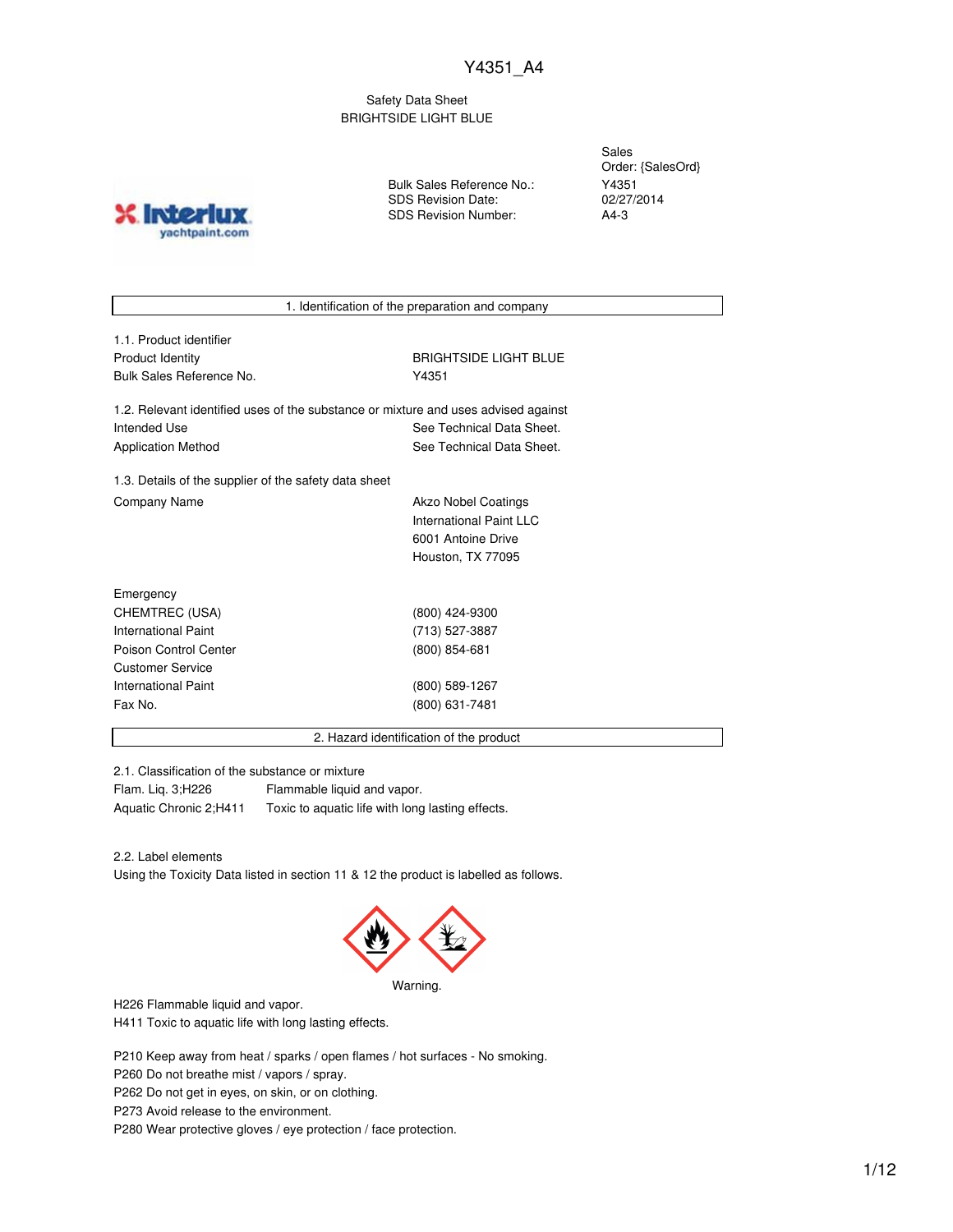P301+310 IF SWALLOWED: Immediately call a POISON CENTER or doctor/physician. P303+361+353 IF ON SKIN (or hair): Remove/Take off immediately all contaminated clothing. Rinse skin with water/shower.

P331 Do NOT induce vomiting.

P370 In case of fire: Use water spray, fog, or regular foam..

P391 Collect spillage.

P403+233 Store in a well ventilated place. Keep container tightly closed.

P501 Dispose of contents / container in accordance with local / national regulations.

HMIS Rating **Health: 2** Flammability: 2 Reactivity: 0

This product contains the following substances that present a hazard within the meaning of the relevant State and Federal Hazardous Substances regulations.

| Ingredient/Chemical<br><b>Designations</b>                                             | Weight %     | <b>GHS Classification</b>                                                                               | <b>Notes</b> |
|----------------------------------------------------------------------------------------|--------------|---------------------------------------------------------------------------------------------------------|--------------|
| Titanium dioxide<br>CAS Number:<br>0013463-67-7                                        | $25 - 50$    |                                                                                                         | [1][2]       |
| Stoddard solvent<br><b>CAS Number:</b><br>0008052-41-3                                 | $10 - 25$    | Asp. Tox. 1; H304                                                                                       | [1][2]       |
| Solvent naphtha (petroleum),<br>medium aliphatic<br><b>CAS Number:</b><br>0064742-88-7 | $10 - 25$    | Asp. Tox. 1; H304                                                                                       | [1]          |
| SATURATED HYDROCARBON  1.0 - 10<br>CAS Number:<br><b>TS-KS6505</b>                     |              |                                                                                                         | $\sqrt{11}$  |
| Kerosene<br><b>CAS Number:</b><br>0008008-20-6                                         | $1.0 - 10$   | Asp. Tox. 1; H304                                                                                       | $[1][2]$     |
| Naphtha (petroleum), heavy<br>aromatic<br>CAS Number:<br>0064742-94-5                  | $1.0 - 10$   | Asp. Tox. 1; H304                                                                                       | $\sqrt{11}$  |
| Silica, amorphous<br>CAS Number:<br>0007631-86-9                                       | $1.0 - 10$   | ----                                                                                                    | [1][2]       |
| Aluminum hydroxide<br><b>CAS Number:</b><br>0021645-51-2                               | $1.0 - 10$   | Eye Irrit. 2;H319<br>STOT SE 3:H335                                                                     | $\sqrt{11}$  |
| Petroleum distillates,<br>hydrotreated light<br><b>CAS Number:</b><br>0064742-47-8     | $1.0 - 10$   | Asp. Tox. 1:H304                                                                                        | $\sqrt{11}$  |
| Naphthalene<br><b>CAS Number:</b><br>0000091-20-3                                      | $0.10 - 1.0$ | Carc. 2:H351<br>Acute Tox. 4;H302<br><b>Aquatic Acute</b><br>1:H400<br><b>Aquatic Chronic</b><br>1:H410 | [1][2]       |
| Methyl ethyl ketoxime<br>CAS Number:<br>0000096-29-7                                   | $0.10 - 1.0$ | Carc. 2;H351<br>Acute Tox. 4;H312<br>Eye Dam. 1;H318<br>Skin Sens. 1;H317                               | [1]          |

[1] Substance classified with a health or environmental hazard.

[2] Substance with a workplace exposure limit.

[3] PBT-substance or vPvB-substance.

\*The full texts of the phrases are shown in Section 16.

#### 4. First aid measures

4.1. Description of first aid measures

| General    | Remove contaminated clothing and shoes. Get medical attention immediately. Wash<br>clothing before reuse. Thoroughly clean or destroy contaminated shoes.     |
|------------|---------------------------------------------------------------------------------------------------------------------------------------------------------------|
| Inhalation | If inhaled, remove to fresh air. If not breathing, give artificial respiration. If breathing is<br>difficult, give oxygen. Get medical attention immediately. |
| Eyes       | In case of contact, immediately flush eyes with plenty of water for at least 15 minutes.<br>Get medical attention immediately.                                |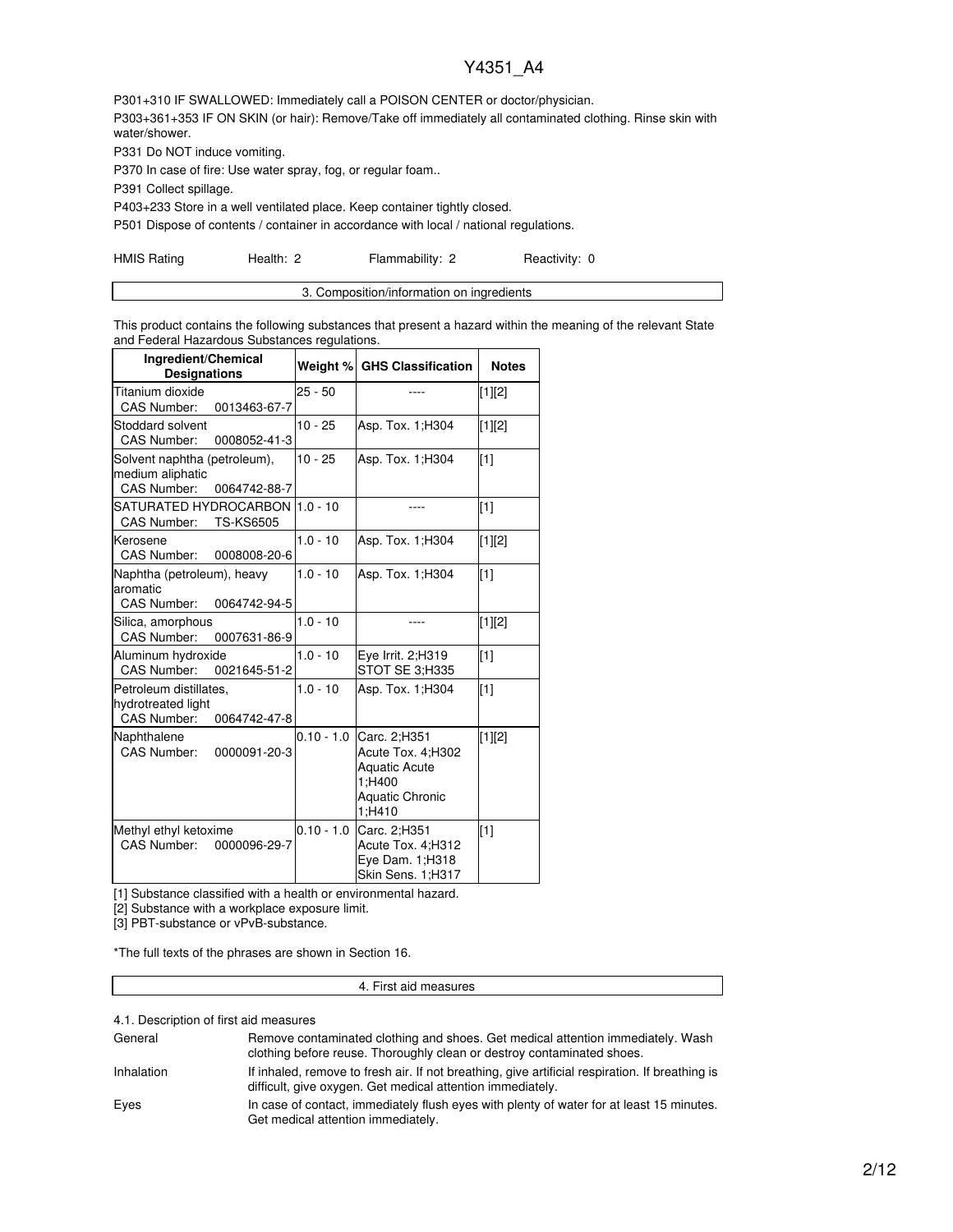| <b>Skin</b>     | In case of contact, immediately flush skin with soap and plenty of water. Get medical<br>attention immediately.                                                                                                                                                                                       |
|-----------------|-------------------------------------------------------------------------------------------------------------------------------------------------------------------------------------------------------------------------------------------------------------------------------------------------------|
| Ingestion       | If swallowed, immediately contact Poison Control Center at 1-800-854-6813. DO NOT<br>induce vomiting unless instructed to do so by medical personnel. Never give anything<br>by mouth to an unconscious person.                                                                                       |
|                 | 4.2. Most important symptoms and effects, both acute and delayed                                                                                                                                                                                                                                      |
| Overview        | NOTICE: Reports have associated repeated and prolonged occupational<br>overexposure to solvents with permanent brain and nervous system damage.<br>Intentional misuse by deliberately concentrating and inhaling the contents may be<br>harmful or fatal. Avoid contact with eyes, skin and clothing. |
| Inhalation      | Harmful if inhaled. Causes lung irritation. Causes nose and throat irritation. Vapors<br>may affect the brain or nervous system causing dizziness, headache or nausea.                                                                                                                                |
| Eyes            | Causes severe eye irritation. Avoid contact with eyes.                                                                                                                                                                                                                                                |
| Skin            | Causes skin irritation. May be harmful if absorbed through the skin.                                                                                                                                                                                                                                  |
| Ingestion       | Harmful if swallowed. May cause abdominal pain, nausea, vomiting, diarrhea, or<br>drowsiness.                                                                                                                                                                                                         |
| Chronic effects | Possible cancer hazard. Contains an ingredient which may cause cancer based on<br>animal data (See Section 2 and Section 15 for each ingredient). Risk of cancer<br>depends on duration and level of exposure.                                                                                        |
|                 | 5. Fire-fighting measures                                                                                                                                                                                                                                                                             |

### 5.1. Extinguishing media

CAUTION: This product has a very low flashpoint. Use of water spray when fighting fire may be inefficient. SMALL FIRES: Use dry chemical, CO2, water spray or alcohol-resistant foam. LARGE FIRES: Use water spray, fog, or alcohol-resistant foam. Do not use straight streams. Move containers from fire area if you can do so without risk. Runoff from fire control may cause pollution. Dike fire control water for later disposal. Do not scatter the material.

5.2. Special hazards arising from the substance or mixture

May produce hazardous fumes when heated to decomposition as in welding. Fumes may produce Carbon Dioxide and Carbon Monoxide.

5.3. Advice for fire-fighters

Cool closed containers exposed to fire by spraying them with water. Do not allow run off water and contaminants from fire fighting to enter drains or water courses. ERG Guide No.

#### 6. Accidental release measures

6.1. Personal precautions, protective equipment and emergency procedures

ELIMINATE ALL IGNITION SOURCES (no smoking, flares, sparks or flames in immediate area). Use only non-sparking equipment to handle spilled material and absorbent. Do not touch or walk through spilled material. Stop leak if you can do so without risk. Prevent entry into waterways, sewers, basements or confined areas. A vapor suppressing foam may be used to reduce vapors. Absorb or cover with dry earth, sand, or other non-combustible material and transfer to containers. Use non-sparking tools to collect absorbed material.

6.2. Environmental precautions

Do not allow spills to enter drains or watercourses.

6.3. Methods and material for containment and cleaning up

CALL CHEMTREC at (800)-424-9300 for emergency response. Isolate spill or leak area immediately for at least 25 to 50 meters (80 to 160 feet) in all directions. Keep unauthorized personnel away. Stay upwind. Keep out of low areas. Ventilate closed spaces before entering. LARGE SPILLS: Consider initial downwind evacuation for at least 300 meters (1000 feet).

7. Handling and storage

7.1. Precautions for safe handling

**Handling** Vapors may cause flash fire or ignite explosively.

In Storage Keep away from heat, sparks and flame.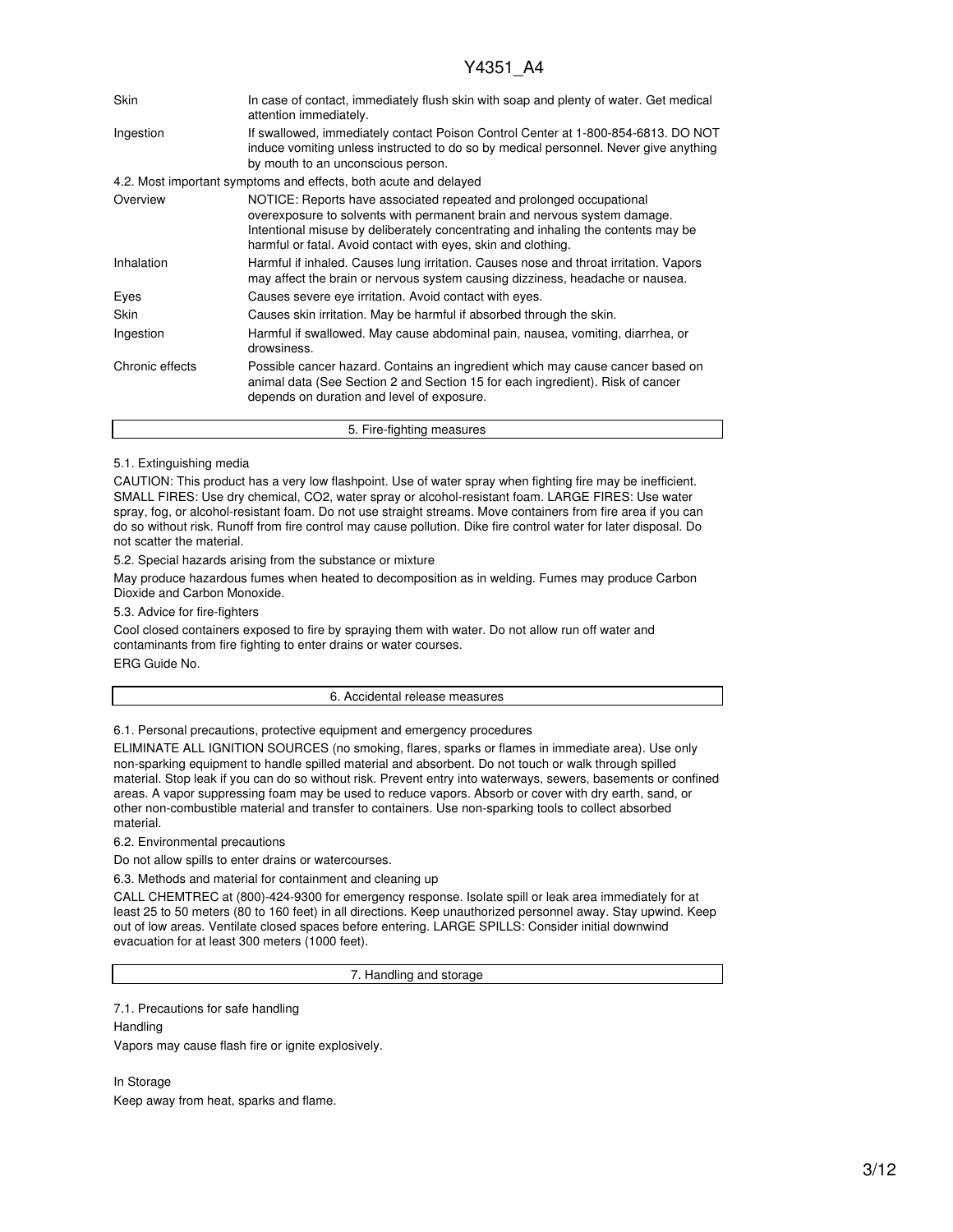7.2. Conditions for safe storage, including any incompatibilities

Store between 40-100F (4-38C).

Avoid contact with eyes, skin and clothing.

Strong oxidizing agents.

Do not smoke. Extinguish all flames and pilot lights, and turn off stoves, heaters, electric motors and other sources of ignition during use and until all vapors are gone.

7.3. Specific end use(s)

Close container after each use.

Wash thoroughly after handling.

Prevent build-up of vapors by opening all windows and doors to achieve cross-ventilation.

### 8. Exposure controls and personal protection

8.1. Control parameters

| Exposure                 |                                    |               |                                                                                                    |  |  |
|--------------------------|------------------------------------|---------------|----------------------------------------------------------------------------------------------------|--|--|
| CAS No.                  | Ingredient                         | <b>Source</b> | Value                                                                                              |  |  |
| 0000091-20-3 Naphthalene |                                    | OSHA          | 10 ppm TWA; 50 mg/m3 TWA15 ppm STEL; 75<br>mg/m3 STEL                                              |  |  |
|                          |                                    | ACGIH         | 10 ppm TWA15 ppm STEL                                                                              |  |  |
|                          |                                    | <b>NIOSH</b>  | 10 ppm TWA; 50 mg/m3 TWA15 ppm STEL; 75<br>mg/m3 STEL250 ppm IDLH                                  |  |  |
|                          |                                    | Supplier      |                                                                                                    |  |  |
|                          |                                    | OHSA.<br>CAN  | 10 ppm TWA15 ppm STEL                                                                              |  |  |
|                          |                                    | Mexico        | 10 ppm TWA LMPE-PPT; 50 mg/m3 TWA<br>LMPE-PPT15 ppm STEL [LMPE-CT]; 75 mg/m3<br>STEL [LMPE-CT]     |  |  |
|                          |                                    | Brazil        |                                                                                                    |  |  |
|                          | 0000096-29-7 Methyl ethyl ketoxime | OSHA          |                                                                                                    |  |  |
|                          |                                    | <b>ACGIH</b>  |                                                                                                    |  |  |
|                          |                                    | <b>NIOSH</b>  |                                                                                                    |  |  |
|                          |                                    | Supplier      |                                                                                                    |  |  |
|                          |                                    | OHSA,<br>CAN  |                                                                                                    |  |  |
|                          |                                    | Mexico        |                                                                                                    |  |  |
|                          |                                    | Brazil        |                                                                                                    |  |  |
|                          | 0007631-86-9 Silica, amorphous     | OSHA          |                                                                                                    |  |  |
|                          |                                    | <b>ACGIH</b>  |                                                                                                    |  |  |
|                          |                                    | <b>NIOSH</b>  | 6 mg/m3 TWA3000 mg/m3 IDLH                                                                         |  |  |
|                          |                                    | Supplier      |                                                                                                    |  |  |
|                          |                                    | OHSA,<br>CAN  |                                                                                                    |  |  |
|                          |                                    | Mexico        |                                                                                                    |  |  |
|                          |                                    | Brazil        |                                                                                                    |  |  |
| 0008008-20-6 Kerosene    |                                    | <b>OSHA</b>   |                                                                                                    |  |  |
|                          |                                    | <b>ACGIH</b>  | 200 mg/m3 TWA (application restricted to conditions<br>in which there are negligible aerosol expos |  |  |
|                          |                                    | <b>NIOSH</b>  | 100 mg/m3 TWA                                                                                      |  |  |
|                          |                                    | Supplier      |                                                                                                    |  |  |
|                          |                                    | OHSA,<br>CAN  | 200 mg/m3 TWA (restricted to conditions where<br>there is negligible aerosol exposure, as total hy |  |  |
|                          |                                    | Mexico        |                                                                                                    |  |  |
|                          |                                    | Brazil        |                                                                                                    |  |  |
|                          | 0008052-41-3 Stoddard solvent      | OSHA          | 500 ppm TWA; 2900 mg/m3 TWA                                                                        |  |  |
|                          |                                    | ACGIH         | 100 ppm TWA                                                                                        |  |  |
|                          |                                    | <b>NIOSH</b>  | 350 mg/m3 TWA1800 mg/m3 Ceiling (15 min)20000<br>mg/m3 IDLH                                        |  |  |
|                          |                                    |               |                                                                                                    |  |  |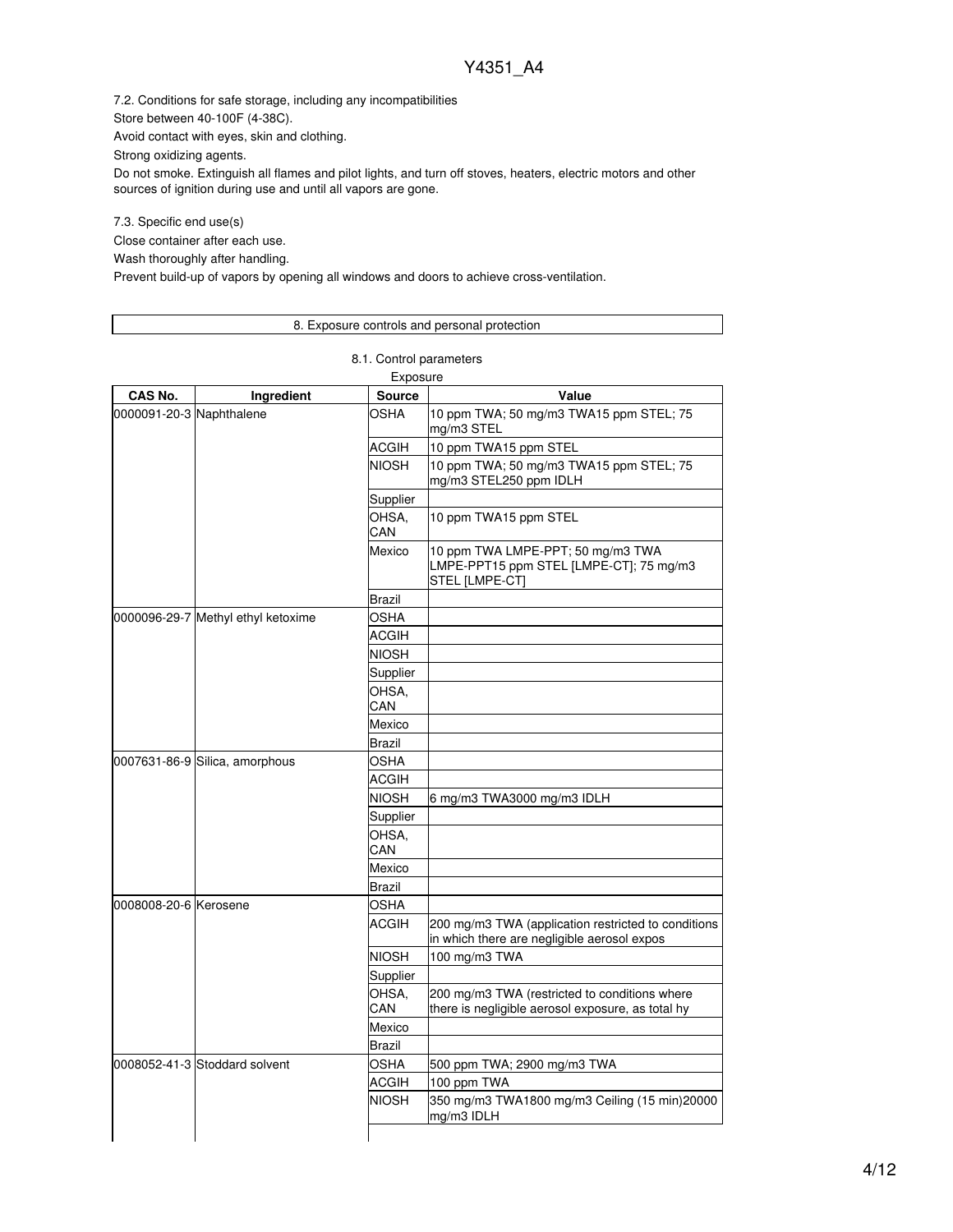Y4351\_A4

|                  |                                           | Supplier      |                                                                                                     |
|------------------|-------------------------------------------|---------------|-----------------------------------------------------------------------------------------------------|
|                  |                                           | OHSA,<br>CAN  | 525 mg/m3 TWA (140C Flash aliphatic solvent)                                                        |
|                  |                                           | Mexico        | 100 ppm TWA LMPE-PPT; 523 mg/m3 TWA<br>LMPE-PPT200 ppm STEL [LMPE-CT]; 1050 mg/m3<br>STEL [LMPE-CT] |
|                  |                                           | Brazil        |                                                                                                     |
|                  | 0013463-67-7 Titanium dioxide             | <b>OSHA</b>   | 15 mg/m3 TWA (total dust)                                                                           |
|                  |                                           | <b>ACGIH</b>  | 10 mg/m3 TWA                                                                                        |
|                  |                                           | <b>NIOSH</b>  | 5000 mg/m3 IDLH                                                                                     |
|                  |                                           | Supplier      |                                                                                                     |
|                  |                                           | OHSA,         | 10 mg/m3 TWA                                                                                        |
|                  |                                           | CAN           |                                                                                                     |
|                  |                                           | Mexico        | 10 mg/m3 TWA LMPE-PPT (as Ti)20 mg/m3 STEL<br>[LMPE-CT] (as Ti)                                     |
|                  |                                           | <b>Brazil</b> |                                                                                                     |
|                  | 0021645-51-2 Aluminum hydroxide           | <b>OSHA</b>   |                                                                                                     |
|                  |                                           | <b>ACGIH</b>  |                                                                                                     |
|                  |                                           | <b>NIOSH</b>  |                                                                                                     |
|                  |                                           | Supplier      |                                                                                                     |
|                  |                                           | OHSA,         |                                                                                                     |
|                  |                                           | CAN           |                                                                                                     |
|                  |                                           | Mexico        |                                                                                                     |
|                  |                                           | Brazil        |                                                                                                     |
|                  | 0064742-47-8 Petroleum distillates,       | <b>OSHA</b>   |                                                                                                     |
|                  | hydrotreated light                        | ACGIH         |                                                                                                     |
|                  |                                           | <b>NIOSH</b>  |                                                                                                     |
|                  |                                           | Supplier      |                                                                                                     |
|                  |                                           | OHSA,<br>CAN  |                                                                                                     |
|                  |                                           | Mexico        |                                                                                                     |
|                  |                                           | Brazil        |                                                                                                     |
|                  | 0064742-88-7 Solvent naphtha (petroleum), | <b>OSHA</b>   |                                                                                                     |
|                  | medium aliphatic                          | <b>ACGIH</b>  |                                                                                                     |
|                  |                                           | <b>NIOSH</b>  |                                                                                                     |
|                  |                                           | Supplier      |                                                                                                     |
|                  |                                           | OHSA,         |                                                                                                     |
|                  |                                           | CAN           |                                                                                                     |
|                  |                                           | Mexico        |                                                                                                     |
|                  |                                           | <b>Brazil</b> |                                                                                                     |
|                  | 0064742-94-5 Naphtha (petroleum), heavy   | <b>OSHA</b>   |                                                                                                     |
|                  | aromatic                                  | <b>ACGIH</b>  |                                                                                                     |
|                  |                                           | <b>NIOSH</b>  |                                                                                                     |
|                  |                                           | Supplier      |                                                                                                     |
|                  |                                           | OHSA,         |                                                                                                     |
|                  |                                           | CAN           |                                                                                                     |
|                  |                                           | Mexico        |                                                                                                     |
|                  |                                           | Brazil        |                                                                                                     |
| <b>TS-KS6505</b> | <b>SATURATED</b>                          | OSHA          |                                                                                                     |
|                  | <b>HYDROCARBON</b>                        | <b>ACGIH</b>  |                                                                                                     |
|                  |                                           | <b>NIOSH</b>  |                                                                                                     |
|                  |                                           | Supplier      |                                                                                                     |
|                  |                                           | OHSA,<br>CAN  |                                                                                                     |
|                  |                                           | Mexico        |                                                                                                     |
|                  |                                           | Brazil        |                                                                                                     |
|                  |                                           |               |                                                                                                     |

| Health<br>Data |                |        |       |
|----------------|----------------|--------|-------|
| CAS No.        | lient<br>----- | Source | Value |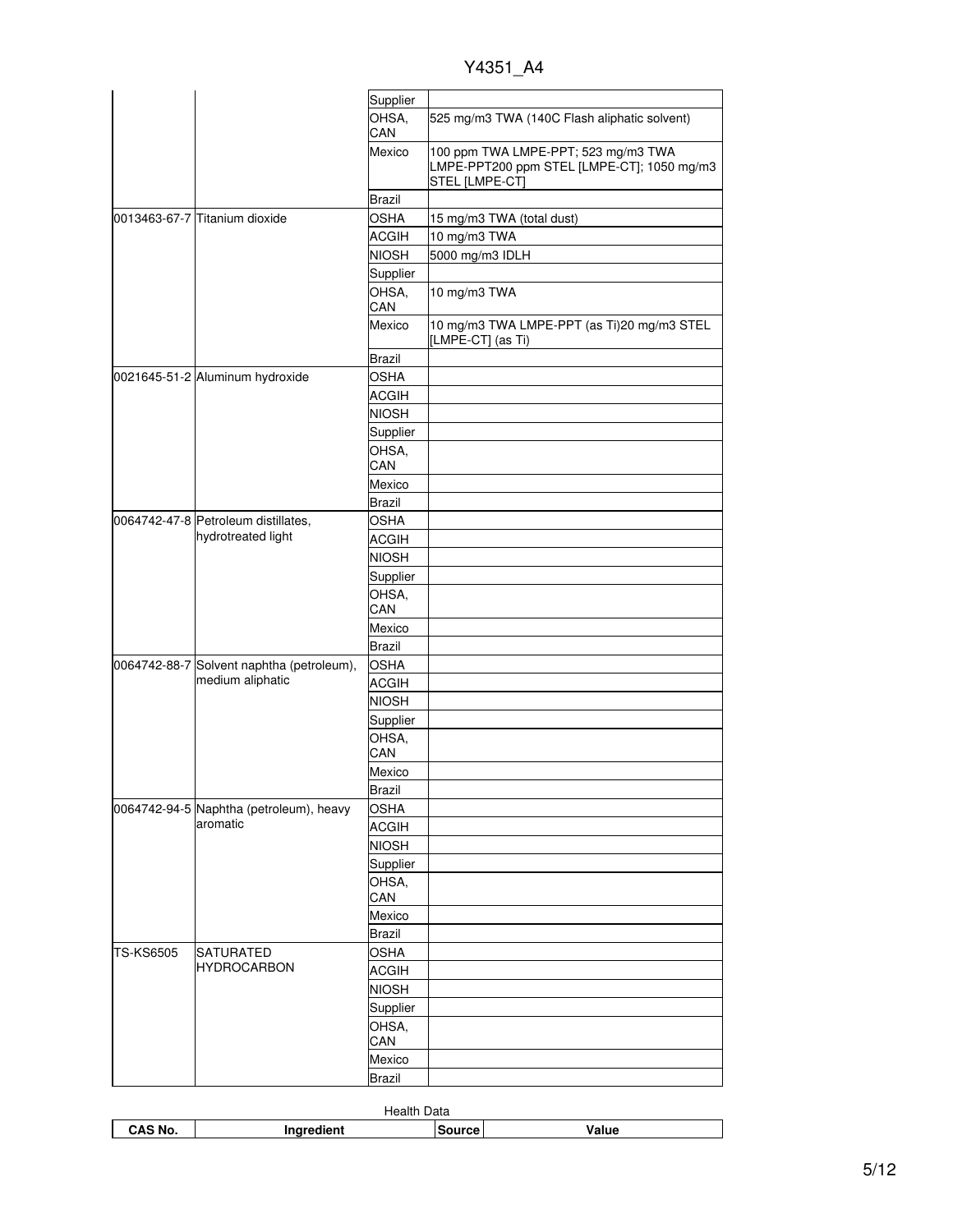| 0000091-20-3 Naphthalene |                                                               |              | NIOSH Hemolysis and eye irritation that causes<br>cataracts |
|--------------------------|---------------------------------------------------------------|--------------|-------------------------------------------------------------|
|                          | 0000096-29-7 Methyl ethyl ketoxime                            | <b>NIOSH</b> |                                                             |
|                          | 0007631-86-9 Silica, amorphous                                | <b>NIOSH</b> |                                                             |
| 0008008-20-6 Kerosene    |                                                               | <b>NIOSH</b> | Eye nose                                                    |
|                          | 0008052-41-3 Stoddard solvent                                 | <b>NIOSH</b> | Eye nose                                                    |
|                          | 0013463-67-7 Titanium dioxide                                 | <b>NIOSH</b> | Lung tumors in animals                                      |
|                          | 0021645-51-2 Aluminum hydroxide                               | <b>NIOSH</b> |                                                             |
|                          | 0064742-47-8 Petroleum distillates, hydrotreated light        | <b>NIOSH</b> |                                                             |
|                          | 0064742-88-7 Solvent naphtha (petroleum), medium<br>aliphatic | <b>NIOSH</b> |                                                             |
|                          | 0064742-94-5 Naphtha (petroleum), heavy aromatic              | <b>NIOSH</b> |                                                             |
| <b>TS-KS6505</b>         | <b>ISATURATED HYDROCARBON</b>                                 | <b>NIOSH</b> |                                                             |

| Carcinogen Data          |                                                           |               |                                                                        |  |
|--------------------------|-----------------------------------------------------------|---------------|------------------------------------------------------------------------|--|
| CAS No.                  | Ingredient                                                | <b>Source</b> | Value                                                                  |  |
| 0000091-20-3 Naphthalene |                                                           | OSHA          | Select Carcinogen: Yes                                                 |  |
|                          |                                                           | NTP           | Known: No; Suspected: Yes                                              |  |
|                          |                                                           | <b>IARC</b>   | Group 1: No: Group 2a: No: Group 2b: Yes: Group 3: No:<br>Group 4: No; |  |
|                          | 0000096-29-7 Methyl ethyl ketoxime                        | OSHA          | Select Carcinogen: No                                                  |  |
|                          |                                                           | <b>NTP</b>    | Known: No; Suspected: No                                               |  |
|                          |                                                           | <b>IARC</b>   | Group 1: No; Group 2a: No; Group 2b: No; Group 3: No;<br>Group 4: No;  |  |
|                          | 0007631-86-9 Silica, amorphous                            | <b>OSHA</b>   | Select Carcinogen: No                                                  |  |
|                          |                                                           | <b>NTP</b>    | Known: No; Suspected: No                                               |  |
|                          |                                                           | <b>IARC</b>   | Group 1: No; Group 2a: No; Group 2b: No; Group 3: Yes;<br>Group 4: No; |  |
| 0008008-20-6 Kerosene    |                                                           | <b>OSHA</b>   | Select Carcinogen: No                                                  |  |
|                          |                                                           | <b>NTP</b>    | Known: No; Suspected: No                                               |  |
|                          |                                                           | <b>IARC</b>   | Group 1: No; Group 2a: No; Group 2b: No; Group 3: No;<br>Group 4: No;  |  |
|                          | 0008052-41-3 Stoddard solvent                             | OSHA          | Select Carcinogen: No                                                  |  |
|                          |                                                           | NTP           | Known: No; Suspected: No                                               |  |
|                          |                                                           | <b>IARC</b>   | Group 1: No; Group 2a: No; Group 2b: No; Group 3: No;<br>Group 4: No;  |  |
|                          | 0013463-67-7 Titanium dioxide                             | OSHA          | Select Carcinogen: Yes                                                 |  |
|                          |                                                           | NTP           | Known: No: Suspected: No                                               |  |
|                          |                                                           | <b>IARC</b>   | Group 1: No; Group 2a: No; Group 2b: Yes; Group 3: No;<br>Group 4: No; |  |
|                          | 0021645-51-2 Aluminum hydroxide                           | <b>OSHA</b>   | Select Carcinogen: No                                                  |  |
|                          |                                                           | <b>NTP</b>    | Known: No; Suspected: No                                               |  |
|                          |                                                           | <b>IARC</b>   | Group 1: No; Group 2a: No; Group 2b: No; Group 3: No;<br>Group 4: No;  |  |
|                          | 0064742-47-8 Petroleum distillates,<br>hydrotreated light | OSHA          | Select Carcinogen: No                                                  |  |
|                          |                                                           | <b>NTP</b>    | Known: No; Suspected: No                                               |  |
|                          |                                                           | <b>IARC</b>   | Group 1: No; Group 2a: No; Group 2b: No; Group 3: No;<br>Group 4: No;  |  |
|                          | 0064742-88-7 Solvent naphtha                              | OSHA          | Select Carcinogen: No                                                  |  |
|                          | (petroleum), medium                                       | NTP           | Known: No; Suspected: No                                               |  |
|                          | aliphatic                                                 | <b>IARC</b>   | Group 1: No; Group 2a: No; Group 2b: No; Group 3: No;<br>Group 4: No;  |  |
|                          | 0064742-94-5 Naphtha (petroleum),<br>heavy aromatic       | OSHA          | Select Carcinogen: No                                                  |  |
|                          |                                                           | <b>NTP</b>    | Known: No; Suspected: No                                               |  |
|                          |                                                           | <b>IARC</b>   | Group 1: No; Group 2a: No; Group 2b: No; Group 3: No;<br>Group 4: No;  |  |
| <b>TS-KS6505</b>         | <b>SATURATED</b>                                          | <b>OSHA</b>   | Select Carcinogen: No                                                  |  |
|                          | <b>HYDROCARBON</b>                                        | <b>NTP</b>    | Known: No; Suspected: No                                               |  |
|                          |                                                           | <b>IARC</b>   |                                                                        |  |

# 6/12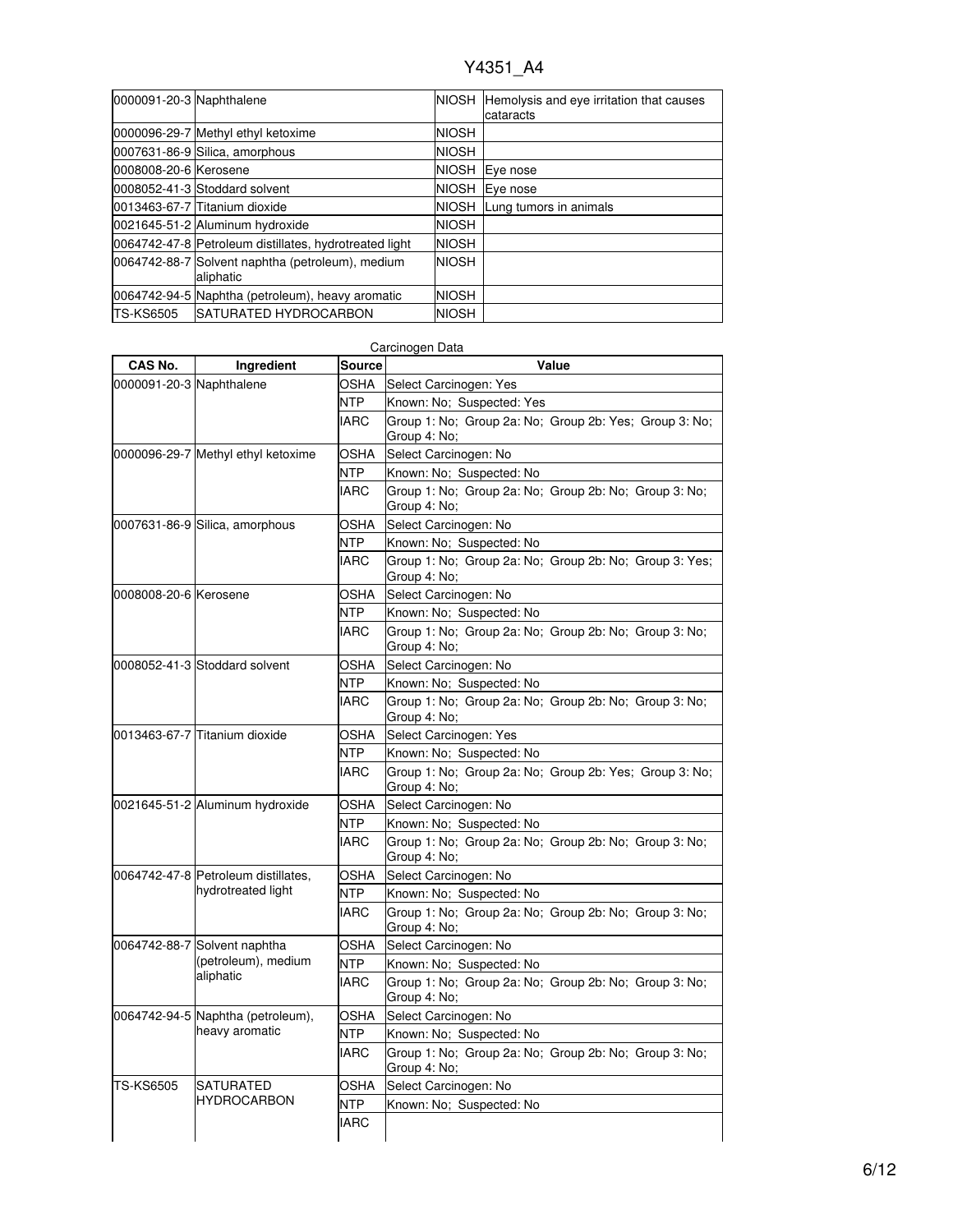|  | Group 1: No; Group 2a: No; Group 2b: No; Group 3: No; |
|--|-------------------------------------------------------|
|  | Group 4: No:                                          |

| Select equipment to provide protection from the ingredients listed in Section 3 of this<br>document. Ensure fresh air entry during application and drying. If you experience eye<br>watering, headache or dizziness or if air monitoring demonstrates dust, vapor, or mist<br>levels are above applicable limits, wear an appropriate, properly fitted respirator<br>(NIOSH approved) during and after application. Follow respirator manufacturer's<br>directions for respirator use. FOR USERS OF 3M RESPIRATORY PROTECTION<br>ONLY: For information and assistance on 3M occupational health and safety<br>products, call OH&ESD Technical Service toll free in U.S.A. 1-800-243-4630, in<br>Canada call 1-800-267-4414. Please do not contact these numbers regarding other<br>manufacturer's respiratory protection products. 3M does not endorse the accuracy of<br>the information contained in this Material Safety Data Sheet. |
|-----------------------------------------------------------------------------------------------------------------------------------------------------------------------------------------------------------------------------------------------------------------------------------------------------------------------------------------------------------------------------------------------------------------------------------------------------------------------------------------------------------------------------------------------------------------------------------------------------------------------------------------------------------------------------------------------------------------------------------------------------------------------------------------------------------------------------------------------------------------------------------------------------------------------------------------|
| Avoid contact with eyes. Protective equipment should be selected to provide<br>protection from exposure to the chemicals listed in Section 3 of this document.<br>Depending on the site-specific conditions of use, safety glasses, chemical goggles,<br>and/or head and face protection may be required to prevent contact. The equipment<br>must be thoroughly cleaned, or discarded after each use.                                                                                                                                                                                                                                                                                                                                                                                                                                                                                                                                  |
| Protective equipment should be selected to provide protection from exposure to the<br>chemicals listed in Section 3 of this document. Depending on the site-specific<br>conditions of use, protective gloves, apron, boots, head and face protection may be<br>required to prevent contact. The equipment must be thoroughly cleaned, or discarded<br>after each use.                                                                                                                                                                                                                                                                                                                                                                                                                                                                                                                                                                   |
| Depending on the site-specific conditions of use, provide adequate ventilation.                                                                                                                                                                                                                                                                                                                                                                                                                                                                                                                                                                                                                                                                                                                                                                                                                                                         |
| Emergency eye wash fountains and safety showers should be available in the<br>immediate vicinity of any potential exposure. Use good personal hygiene practices.<br>Wash hands before eating, drinking, using toilet facilities, etc. Promptly remove soiled<br>clothing and wash clothing thoroughly before reuse. Shower after work using plenty of<br>soap and water.                                                                                                                                                                                                                                                                                                                                                                                                                                                                                                                                                                |
|                                                                                                                                                                                                                                                                                                                                                                                                                                                                                                                                                                                                                                                                                                                                                                                                                                                                                                                                         |

| 9. Physical and chemical properties                |                                                                               |  |
|----------------------------------------------------|-------------------------------------------------------------------------------|--|
|                                                    |                                                                               |  |
| Appearance                                         | <b>Coloured Liquid</b>                                                        |  |
| Odour threshold                                    | Not Measured                                                                  |  |
| рH                                                 | No Established Limit                                                          |  |
| Melting point / freezing point                     | Not Measured                                                                  |  |
| Initial boiling point and boiling range            | 130 (°C) 266 (°F)                                                             |  |
| <b>Flash Point</b>                                 | 38 (°C) 100 (°F)                                                              |  |
| Evaporation rate (Ether = $1$ )                    | Not Measured                                                                  |  |
| Flammability (solid, gas)                          | Not Applicable                                                                |  |
| Upper/lower flammability or explosive<br>limits    | Lower Explosive Limit: .5                                                     |  |
|                                                    | Upper Explosive Limit: No Established Limit                                   |  |
| vapor pressure (Pa)                                | Not Measured                                                                  |  |
| <b>Vapor Density</b>                               | Heavier than air                                                              |  |
| <b>Specific Gravity</b>                            | 1.18                                                                          |  |
| Partition coefficient n-octanol/water (Log<br>Kow) | Not Measured                                                                  |  |
| Auto-ignition temperature                          | Not Measured                                                                  |  |
| Decomposition temperature                          | Not Measured                                                                  |  |
| Viscosity (cSt)                                    | No Established Limit                                                          |  |
| VOC %                                              | Refer to the Technical Data Sheet or label where information is<br>available. |  |

10. Stability and reactivity

10.1. Reactivity No data available 10.2. Chemical stability

 $\mathbf{r}$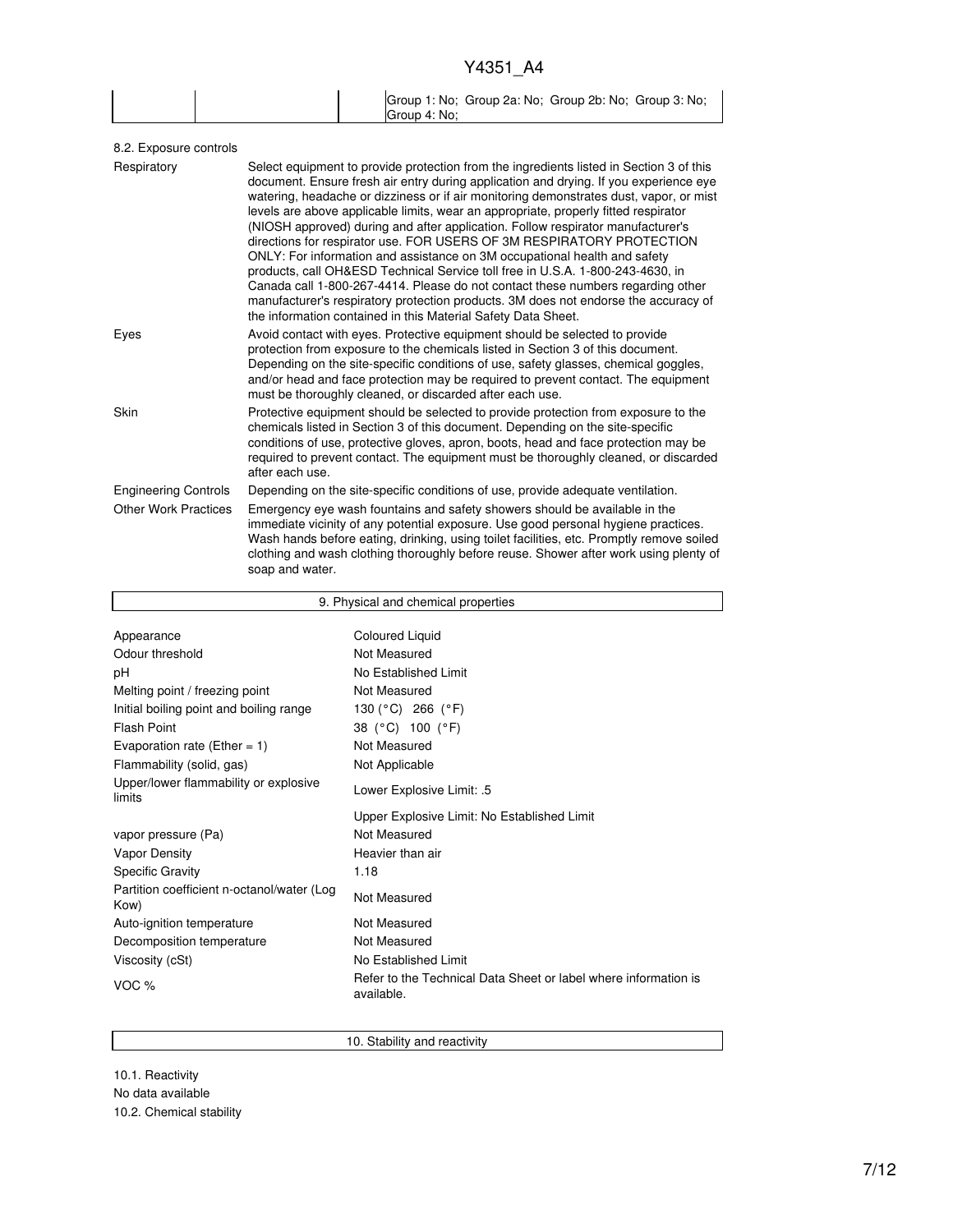This product is stable and hazardous polymerization will not occur. Not sensitive to mechanical impact. Excessive heat and fumes generation can occur if improperly handled.

10.3. Possibility of hazardous reactions

No data available

10.4. Conditions to avoid

No data available

10.5. Incompatible materials

Strong oxidizing agents.

10.6. Hazardous decomposition products

May produce hazardous fumes when heated to decomposition as in welding. Fumes may produce Carbon Dioxide and Carbon Monoxide.

11. Toxicological information

Acute toxicity

NOTICE: Reports have associated repeated and prolonged occupational overexposure to solvents with permanent brain and nervous system damage. Intentional misuse by deliberately concentrating and inhaling the contents may be harmful or fatal.

| Ingredient                                                        | Oral LD50,<br>mg/kg              | Skin LD50,<br>mg/kg                    | <b>Inhalation</b><br>Vapor LD50,<br>mg/L/4hr | Inhalation<br>Dust/Mist LD50,<br>mg/L/4hr |
|-------------------------------------------------------------------|----------------------------------|----------------------------------------|----------------------------------------------|-------------------------------------------|
| Titanium dioxide - (13463-67-7)                                   | 10,000.00, Rat<br>- Category: NA | 10,000.00,<br>Rabbit -<br>Category: NA | No data<br>available                         | 6.82, Rat -<br>Category: NA               |
| Stoddard solvent - (8052-41-3)                                    | No data<br>available             | No data<br>available                   | No data<br>available                         | No data available                         |
| Solvent naphtha (petroleum), medium<br>aliphatic - (64742-88-7)   | 6,000.00, Rat -<br>Category: NA  | 3,000.00,<br>Rabbit -<br>Category: 5   | No data<br>available                         | No data available                         |
| SATURATED HYDROCARBON -<br>(TS-KS6505)                            | No data<br>available             | No data<br>available                   | No data<br>available                         | No data available                         |
| Kerosene - (8008-20-6)                                            | 2,835.00, Rat -<br>Category: 5   | 2.000.00.<br>Rabbit -<br>Category: 4   | No data<br>available                         | No data available                         |
| Naphtha (petroleum), heavy aromatic -<br>$(64742 - 94 - 5)$       | 5,000.00, Rat -<br>Category: 5   | 2,000.00,<br>Rabbit -<br>Category: 4   | No data<br>available                         | No data available                         |
| Silica, amorphous - (7631-86-9)                                   | 5,110.00, Rat -<br>Category: NA  | 5,000.00,<br>Rabbit -<br>Category: 5   | No data<br>available                         | No data available                         |
| Aluminum hydroxide - (21645-51-2)                                 | 5,000.00, Rat -<br>Category: 5   | No data<br>available                   | No data<br>available                         | No data available                         |
| Petroleum distillates, hydrotreated light -<br>$(64742 - 47 - 8)$ | 5,000.00, Rat -<br>Category: 5   | 2,000.00,<br>Rabbit -<br>Category: 4   | No data<br>available                         | No data available                         |
| Naphthalene - (91-20-3)                                           | 490.00, Rat -<br>Category: 4     | 20,000.00,<br>Rabbit -<br>Category: NA | No data<br>available                         | No data available                         |
| Methyl ethyl ketoxime - (96-29-7)                                 | 930.00, Rat -<br>Category: 4     | 2,000.00,<br>Rabbit -<br>Category: 4   | 20.00, Rat -<br>Category: 4                  | No data available                         |

| <b>Item</b>                 | Category              | Hazard         |
|-----------------------------|-----------------------|----------------|
| Acute Toxicity (mouth)      | <b>Not Classified</b> | Not Applicable |
| Acute Toxicity (skin)       | <b>Not Classified</b> | Not Applicable |
| Acute Toxicity (inhalation) | <b>Not Classified</b> | Not Applicable |
| Skin corrosion/irritation   | <b>Not Classified</b> | Not Applicable |
| Eye damage/irritation       | <b>Not Classified</b> | Not Applicable |
| Sensitization (respiratory) | <b>Not Classified</b> | Not Applicable |
| Sensitization (skin)        | <b>Not Classified</b> | Not Applicable |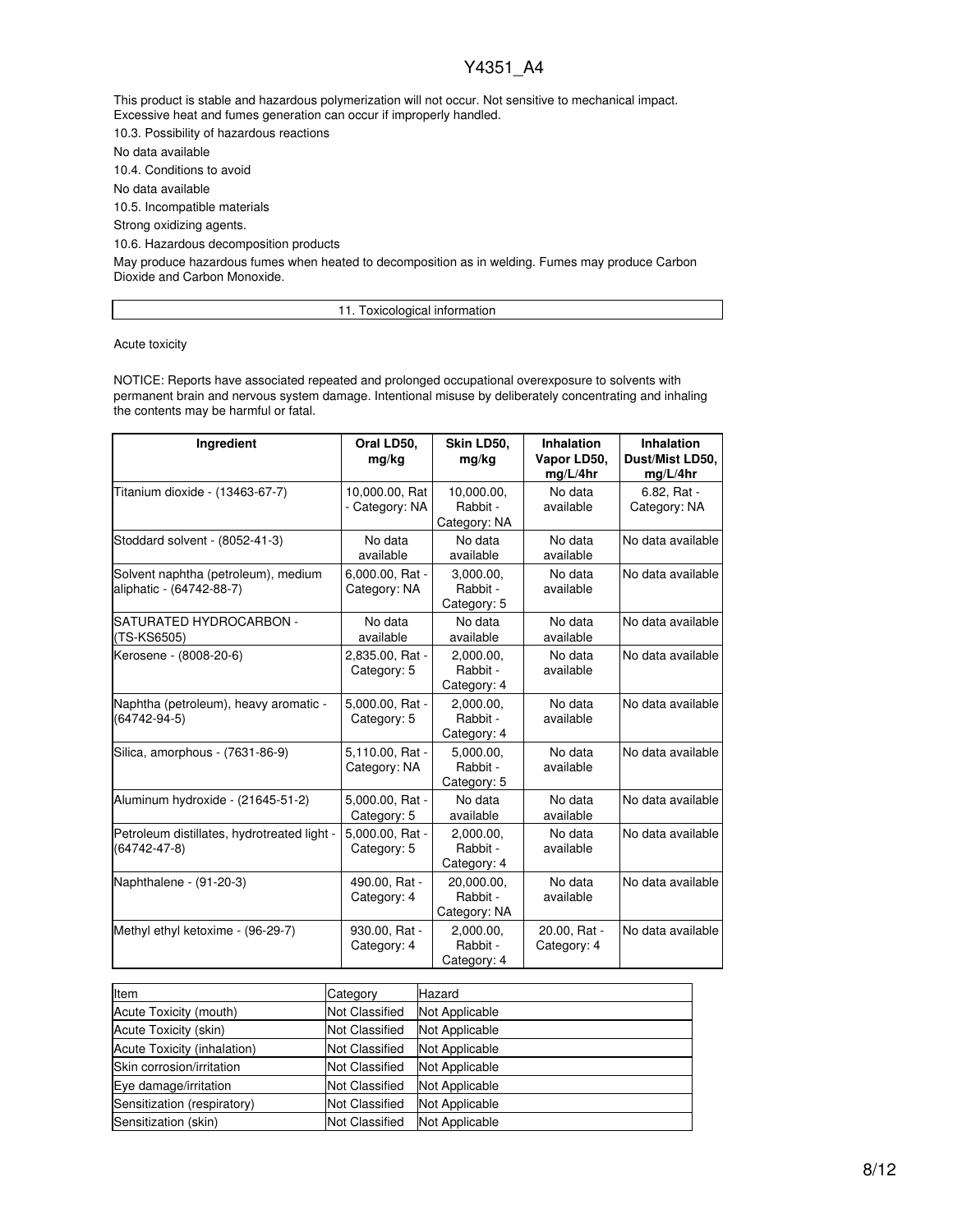| Germ toxicity                                                               | <b>Not Classified</b> | Not Applicable |
|-----------------------------------------------------------------------------|-----------------------|----------------|
| Carcinogenicity                                                             | <b>Not Classified</b> | Not Applicable |
| Reproductive Toxicity                                                       | <b>Not Classified</b> | Not Applicable |
| Specific target organ systemic toxicity Not Classified<br>(single exposure) |                       | Not Applicable |
| Specific target organ systemic<br>Toxicity (repeated exposure)              | <b>Not Classified</b> | Not Applicable |
| Aspiration hazard                                                           | <b>Not Classified</b> | Not Applicable |

12. Ecological information

### 12.1. Toxicity

No additional information provided for this product. See Section 3 for chemical specific data.

### Aquatic Ecotoxicity

| Ingredient                                                         | 96 hr LC50 fish,<br>mq/l           | 48 hr EC50 crustacea,<br>mg/l          | ErC50 algae,<br>mg/l                             |
|--------------------------------------------------------------------|------------------------------------|----------------------------------------|--------------------------------------------------|
| Titanium dioxide -<br>$(13463 - 67 - 7)$                           | 1,000.00, Fundulus<br>heteroclitus | 5.50, Daphnia magna                    | 5.83 (72 hr), Pseudokirchneriella<br>subcapitata |
| Stoddard solvent -<br>$(8052 - 41 - 3)$                            | Not Available                      | Not Available                          | Not Available                                    |
| Solvent naphtha<br>(petroleum), medium<br>aliphatic - (64742-88-7) | 800.00, Pimephales<br>promelas     | 100.00, Daphnia magna                  | 450.00 (96 hr), Selenastrum<br>capricornutum     |
| <b>SATURATED</b><br><b>HYDROCARBON -</b><br>(TS-KS6505)            | Not Available                      | Not Available                          | $0.00$ (hr).                                     |
| Kerosene - (8008-20-6)                                             | Not Available                      | Not Available                          | Not Available                                    |
| Naphtha (petroleum),<br>heavy aromatic -<br>$(64742 - 94 - 5)$     | 45.00, Pimephales<br>promelas      | 12.00, Daphnia magna                   | 2.50 (72 hr), Skeletonema<br>costatum            |
| Silica, amorphous -<br>$(7631 - 86 - 9)$                           | 10,000.00, Danio<br>rerio          | 10,000.00, Daphnia<br>magna            | 10,000.00 (72 hr), Scenedesmus<br>subspicatus    |
| Aluminum hydroxide -<br>$(21645 - 51 - 2)$                         | Not Available                      | Not Available                          | Not Available                                    |
| Petroleum distillates.<br>hydrotreated light -<br>(64742-47-8)     | 2.20, Lepomis<br>macrochirus       | 4,720.00, Dendronereides<br>heteropoda | Not Available                                    |
| Naphthalene - (91-20-3)                                            | 0.99, Oncorhynchus<br>gorbuscha    | 1.60, Daphnia magna                    | 68.21 (96 hr), Scenedesmus<br>subspicatus        |
| Methyl ethyl ketoxime -<br>$(96-29-7)$                             | 320.00, Leuciscus<br>idus          | 500.00, Daphnia magna                  | 83.00 (72 hr), Scenedesmus<br>subspicatus        |

12.2. Persistence and degradability No data available 12.3. Bioaccumulative potential Not Measured 12.4. Mobility in soil No data available 12.5. Results of PBT and vPvB assessment This product contains no PBT/vPvB chemicals. 12.6. Other adverse effects No data available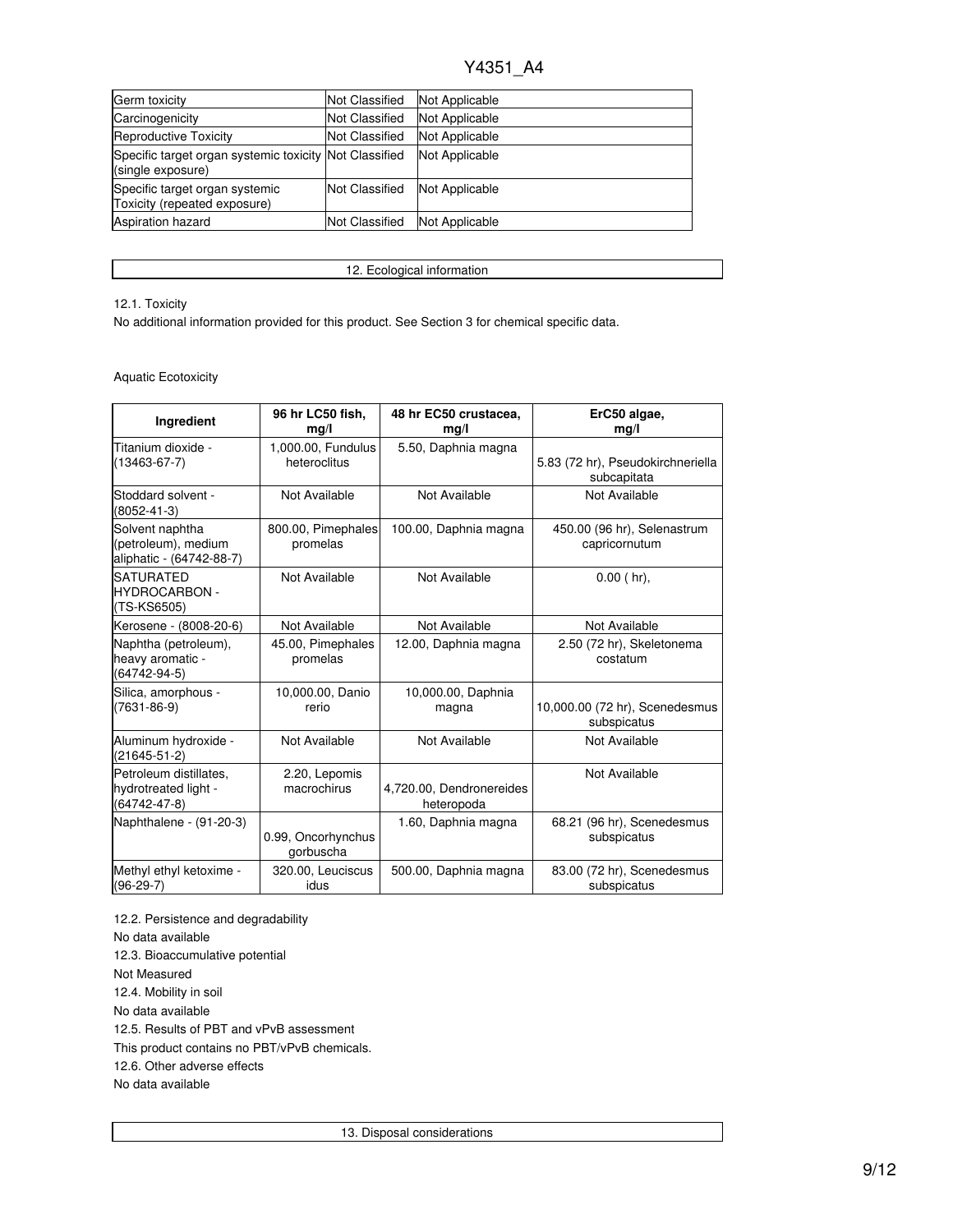13.1. Waste treatment methods

Do not allow spills to enter drains or watercourses.

Dispose of in accordance with local, state and federal regulations. (Also reference RCRA information in Section 15 if listed).

14. Transport information 14.1. UN number UN 1263 14.2. UN proper shipping name PAINT - Marine pollutant (reaction product: bisphenolA-(epichlorhydrin); epoxy resin) 14.3. Transport hazard class(es) DOT (Domestic Surface Transportation) IMO / IMDG (Ocean Transportation) DOT Proper Shipping Name CONSUMER COMMODITY, ORM-D IMDG Proper Shipping Name PAINT - Marine pollutant (reaction product: bisphenolA-(epichlorhydrin); epoxy resin) DOT Hazard Class Not Regulated IMDG Hazard Class Flammable Liquid, 3 Sub Class Not applicable UN / NA Number UN 1263 DOT Packing Group Not Regulated IMDG Packing Group III CERCLA/DOT RQ NA gal. / NA lbs. System Reference Code 181 14.4. Packing group III 14.5. Environmental hazards IMDG Marine Pollutant: Yes ( Titanium dioxide ) 14.6. Special precautions for user Not Applicable 14.7. Transport in bulk according to Annex II of MARPOL73/78 and the IBC Code Not Applicable 15. Regulatory information Regulatory Overview The regulatory data in Section 15 is not intended to be all-inclusive, only selected regulations are represented. All ingredients of this product are listed on the TSCA (Toxic Substance Control Act) Inventory or are not required to be listed on the TSCA Inventory. WHMIS Classification B3 DOT Marine Pollutants (10%): (No Product Ingredients Listed) DOT Severe Marine Pollutants (1%): (No Product Ingredients Listed) EPCRA 311/312 Chemicals and RQs (>.1%) : Benzene, ethyl- (1000 lb final RQ; 454 kg final RQ) Naphthalene (100 lb final RQ; 45.4 kg final RQ) Xylenes (o-, m-, p- isomers) (100 lb final RQ; 45.4 kg final RQ) EPCRA 302 Extremely Hazardous (>.1%) : (No Product Ingredients Listed) EPCRA 313 Toxic Chemicals (>.1%) : Benzene, ethyl-Naphthalene Xylenes (o-, m-, p- isomers) Mass RTK Substances (>1%) : Kerosene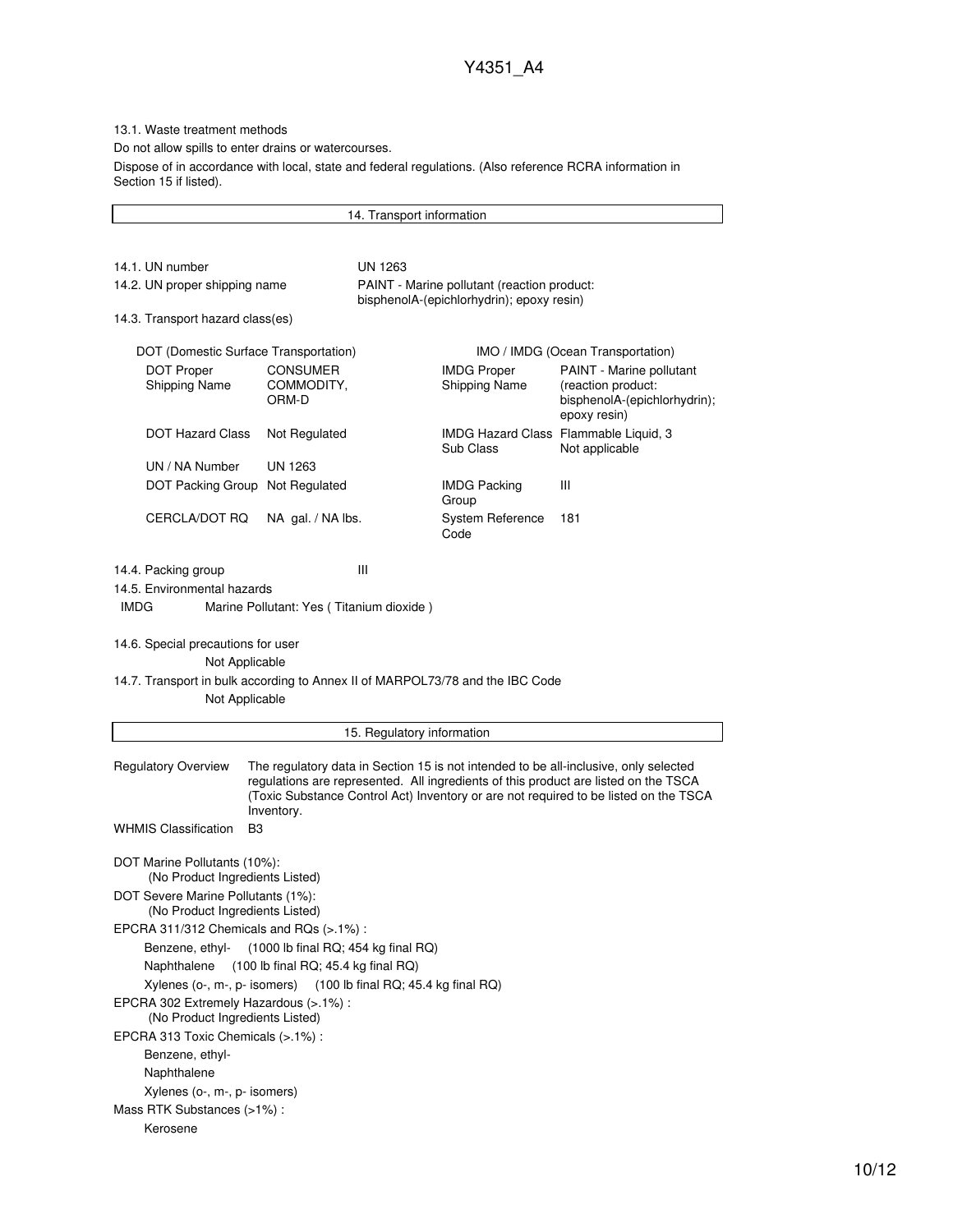| 16. Other information                                                           |
|---------------------------------------------------------------------------------|
| Proposition 65 - Developmental Toxins (>0%):<br>(No Product Ingredients Listed) |
| Proposition 65 - Male Repro Toxins (>0%):<br>(No Product Ingredients Listed)    |
| Proposition 65 - Female Repro Toxins (>0%):<br>(No Product Ingredients Listed)  |
| Titanium dioxide                                                                |
| Naphthalene                                                                     |
| Benzene, ethyl-                                                                 |
| Proposition 65 - Carcinogens (>0%):                                             |
| Xylenes (o-, m-, p- isomers)                                                    |
| Naphthalene                                                                     |
| Kerosene                                                                        |
| Benzene, ethyl-                                                                 |
| N.J. Env. Hazardous Substances (>.1%) :                                         |
| Xylenes (o-, m-, p- isomers)                                                    |
| Solvent naphtha (petroleum), medium aliphatic                                   |
| Propylene glycol monomethyl ether                                               |
| Naphthalene                                                                     |
| Benzene, ethyl-                                                                 |
| N.J. Special Hazardous Substances (>.01%) :                                     |
| Titanium dioxide                                                                |
| Stoddard solvent                                                                |
| Solvent naphtha (petroleum), medium aliphatic                                   |
| Silica, amorphous                                                               |
| Kerosene                                                                        |
| N.J. RTK Substances (>1%):                                                      |
| (No Product Ingredients Listed)                                                 |
| <b>RCRA Status:</b>                                                             |
| Penn Special Hazardous Substances (>.01%) :<br>(No Product Ingredients Listed)  |
| Titanium dioxide                                                                |
| Stoddard solvent                                                                |
| Silica, amorphous                                                               |
| Kerosene                                                                        |
| Penn RTK Substances (>1%) :                                                     |
| Titanium dioxide                                                                |
| Stoddard solvent                                                                |
| Silica, amorphous                                                               |
|                                                                                 |

The information and recommendations contained herein are based upon data believed to be correct. However, no guarantee or warranty of any kind, expressed or implied, is made with respect to the information contained herein. We accept no responsibility and disclaim all liability for any harmful effects which may be caused by exposure to our products. Customers/users of this product must comply with all applicable health and safety laws, regulations, and orders.

The full text of the phrases appearing in section 3 is:

H302 Harmful if swallowed.

H304 May be fatal if swallowed and enters airways.

H312 Harmful in contact with skin.

H317 May cause an allergic skin reaction.

H318 Causes serious eye damage.

H319 Causes serious eye irritation.

H335 May cause respiratory irritation.

H351 Suspected of causing cancer.